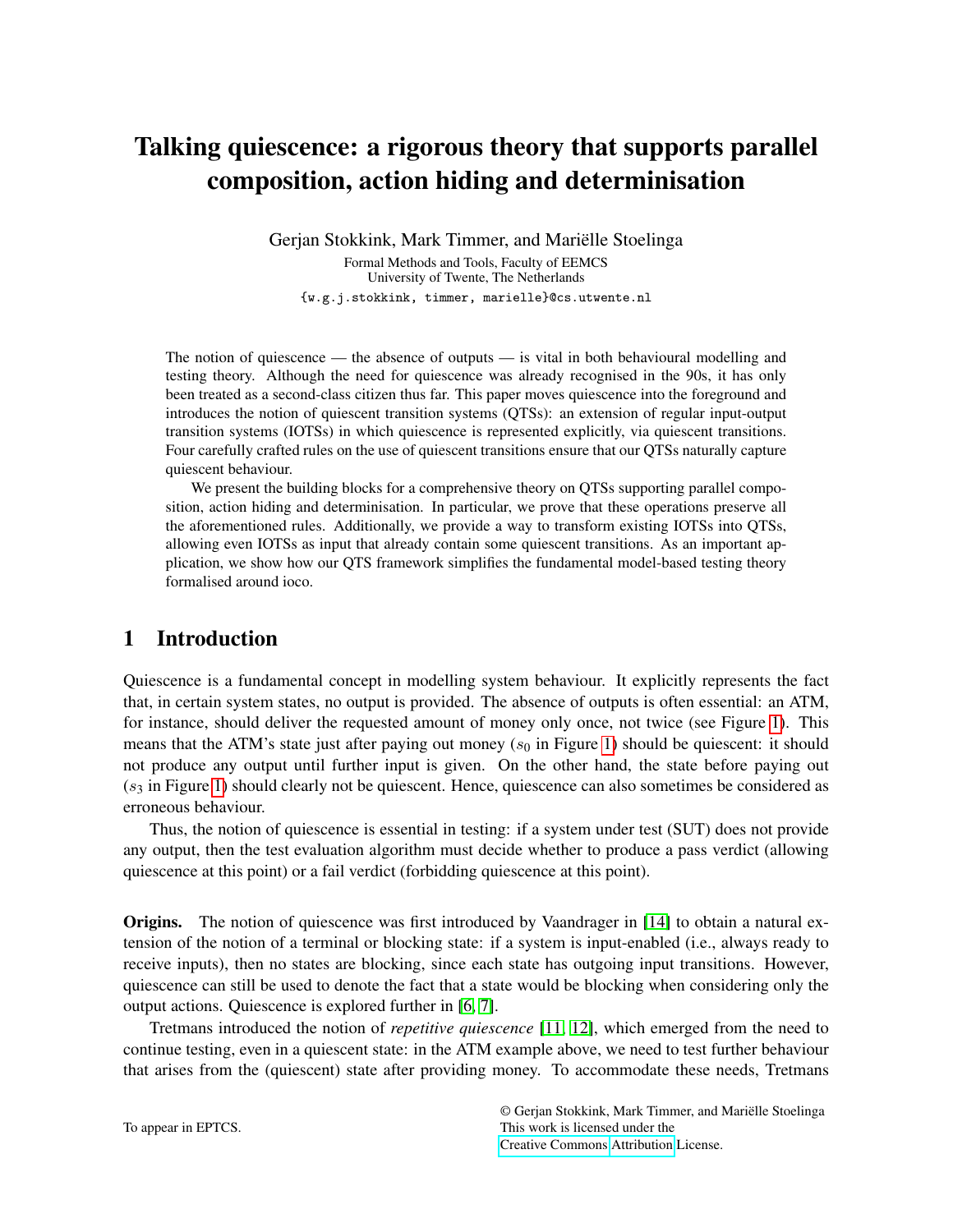

<span id="page-1-0"></span>Figure 1: A very basic ATM.

introduced the *suspension automaton* as an auxiliary concept. More recent uses of quiescence include [\[1\]](#page-14-5), applying it in the context of machine learning.

*Example* [1.](#page-1-0)1. Consider the automaton given in Figure 1. The states  $s_0$  and  $s_1$  are quiescent, since they do not have any outgoing output transitions. To obtain the suspension automaton corresponding to such a system, Tretmans adds self-loops, labelled with the quiescence label  $\delta$ , to each quiescent state.  $\Box$ 

Limitations of current treatments. While the papers above all convincingly argued the need for quiescence, none of them presents a comprehensive theory of quiescence. Firstly, quiescence is not treated as a first-class citizen: although the suspension automaton is used during testing, it is not defined as an entity in itself. Therefore, quiescence cannot be used to specify systems, and neither is it clear what properties a suspension automaton satisfies or should satisfy. Since conformance relations such as ioco are defined based on 'suspension traces', which are the traces of a suspension automaton, it seems much more appealing to directly start from these suspension automata and base the whole theory on them.

Secondly, basic operators like parallel composition and hiding were only defined for input-output transition systems, but have not been studied for suspension automata at all. Therefore, it was still an open question to what extent these operators could be lifted to the setting of quiescence.

Our approach. The current paper remediates the shortcomings of previous work and presents a comprehensive theory for quiescence, by introducing *quiescent transition systems* (QTSs). These are inputoutput transition systems in which quiescence can be represented explicitly by δ-transitions, and form a fully-formalised alternative to Tretmans' suspension automata. Whereas suspension automata are always constructed by adding  $\delta$ -transitions to existing LTSs and subsequently determinising [\[13\]](#page-14-6), QTSs are defined in a precise manner as a stand-alone entity, can be built from scratch and need not necessarily be deterministic.

As a first step, we handle QTSs that are input-enabled (never reject an input) and most importantly convergent (free of infinite sequences of internal transitions), since the interplay between quiescence and infinite sequences of internal transitions is delicate. Hence, we first focus on the basics. Relaxing these restrictions is an important direction for future work.

Starting point in our theory is the observation that, when treating quiescence as a first-class citizen, restrictions need to be put in place. For instance, it should never be the case that a  $\delta$ -transition is followed by an output, as this would contradict the meaning of quiescence. As another example, as argued elaborately in Section [3,](#page-6-0) we do not allow a  $\delta$ -transition to enable additional behaviour; after all, it would not make much sense if our observation of the absence of outputs impacts the system. In this paper we present and discuss four such rules, that restrict the domain of all possible QTSs to a sensible subclass.

We define three well-known automata-theoretical operations on QTSs: parallel composition, hiding and determinisation. These operations are very important, as they allow a modular approach to system specification. Additionally, we explain how to obtain a QTS from an IOTS by a process called deltafication. We define this process in a liberal way, supporting also the construction of a QTS from an IOTS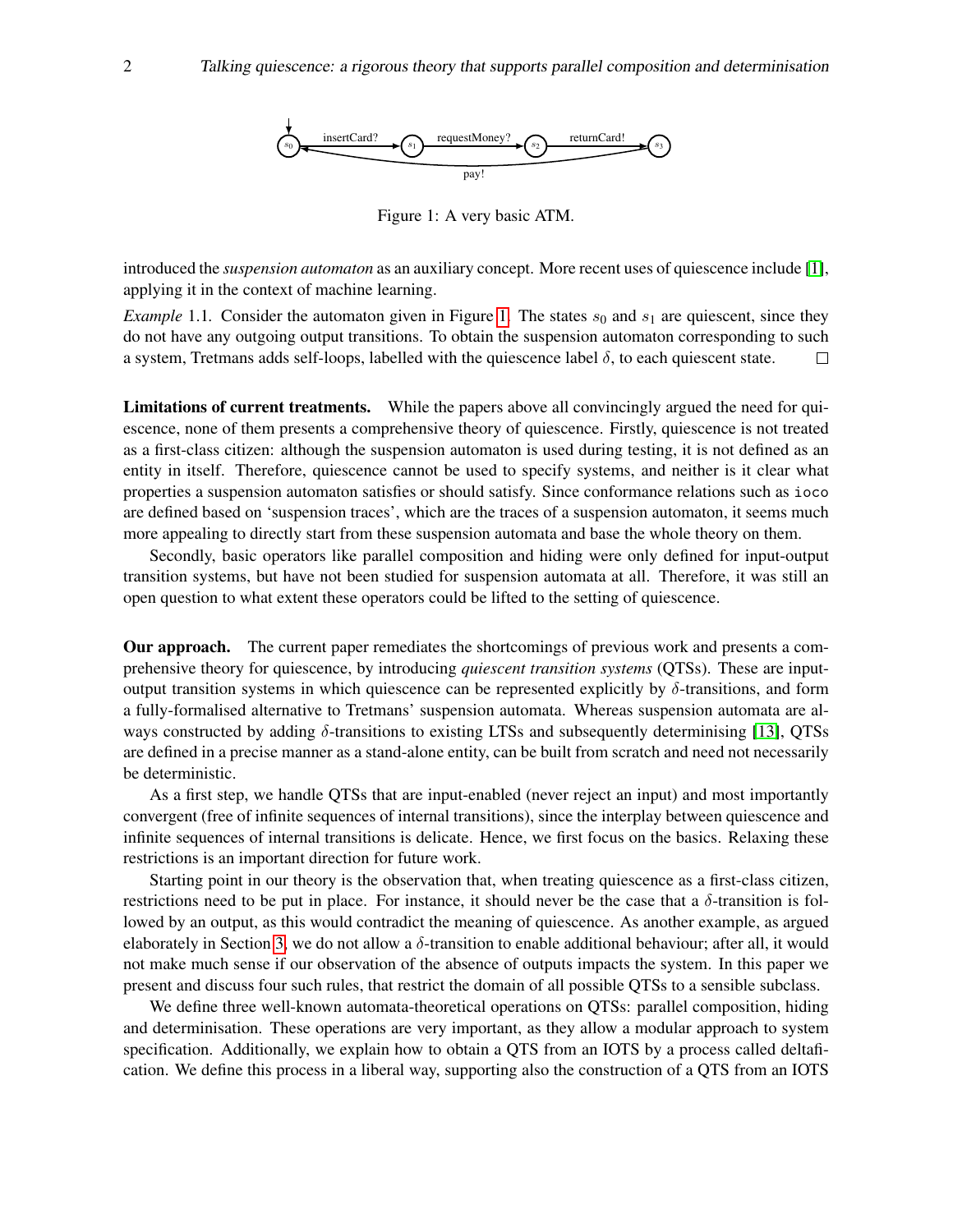that already has some  $\delta$ -transitions in place. We show that our four requirements on QTSs, which are a key contribution of this paper, are preserved by all of these operations.

This novel theory of QTSs simplifies the theory of model-based testing. Hence, we conclude this paper by showing how QTSs can be used to define the conformance relation ioco, and aid in test case generation and evaluation.

Overview of the paper. First, we present some preliminaries on input-output transition systems in Section [2.](#page-2-0) Then, Section [3](#page-6-0) introduces the QTS model and its operations, as well as a variety of important (closure) properties. Section [4](#page-10-0) explains how to construct QTSs based on IOTSs, and Section [5](#page-12-0) discusses the application of QTSs to test theory. Finally, conclusions and future work are presented in Section [6.](#page-13-0)

Due to space limitations, we refer to [\[8\]](#page-14-7) for detailed proofs of all our lemmas, propositions and theorems.

# <span id="page-2-0"></span>2 Background

## 2.1 Preliminaries

Given a set L, we denote by  $L^*$  the set of all sequences over L. Given a sequence  $\sigma = a_1 a_2 ... a_n$ , we define the length of  $\sigma$ , denoted  $|\sigma|$ , as n. The empty sequence is denoted by  $\epsilon$ .

Given two sequences  $\rho = a_1 a_2 ... a_n \in L^*$  and  $v = b_1 b_2 ... b_k \in L^*$ , we define the concatenation of ρ and *v*, denoted  $ρ + ν$  or  $ρν$ , as  $a_1a_2...a_nb_1b_2...b_k$ . The sequence  $ρ$  is a *prefix* of *v*, denoted  $ρ ⊆ ν$ , if there is a  $\rho' \in L^*$  such that  $\rho \rho' = \upsilon$ ; if  $\rho' \neq \epsilon$ , then  $\rho$  is a *proper prefix* of  $\upsilon$ , denoted  $\rho \sqsubset \upsilon$ .

Given a set  $S \subseteq L^*$ , a sequence  $\sigma \in S$  is called *maximal with respect to*  $\sqsubseteq$  if there does not exist a sequence  $\rho \in S$  such that  $\sigma \sqsubset \rho$ . Clearly, such a maximal sequence always exists.

We use  $\wp(L)$  to denote the *power set* of L, i.e.,  $\wp(L)$  is the set of all subsets of L, including the empty set and  $L$  itself.

## 2.2 Input-Output Transition Systems

Before we introduce Input-Output Transition Systems, we first describe the modelling formalism they are based on: Labelled Transition Systems.

Definition 2.1 (Labelled Transition Systems). A *Labelled Transition System* (LTS) is a quadruple  $\mathcal{A} = \langle S, S^0, L, \rightarrow \rangle$ , such that:

- $S$  is a (possibly uncountable) set of states;
- $S^0 \subseteq S$  is a non-empty set of initial states;
- L is a set of labels, each representing a different action. We take  $\tau \notin L$  to stand for an internal (unobservable) action and define  $L^{\tau} = L \cup \{\tau\}$ ;
- $\bullet \to \subseteq S \times L^{\tau} \times S$  is the transition relation. We use  $s \stackrel{a}{\to} s'$  to denote  $(s, a, s') \in \to$ , write  $s \stackrel{a}{\to} i$ f there is an  $s' \in S$  such that  $s \stackrel{a}{\to} s'$ , and  $s \stackrel{a}{\to}$  if this is not the case. If  $s \stackrel{a}{\to}$ , we say that the action a is *enabled* in state s.

We use  $S_A$ ,  $S_A^0$ ,  $L_A$  and  $\rightarrow_A$  to denote the components of an LTS  $A$ . These subscripts are left out when it is clear from the context which LTS is referred to. *Example* 2.2*.* Figure [2\(](#page-3-0)a) shows an LTS A.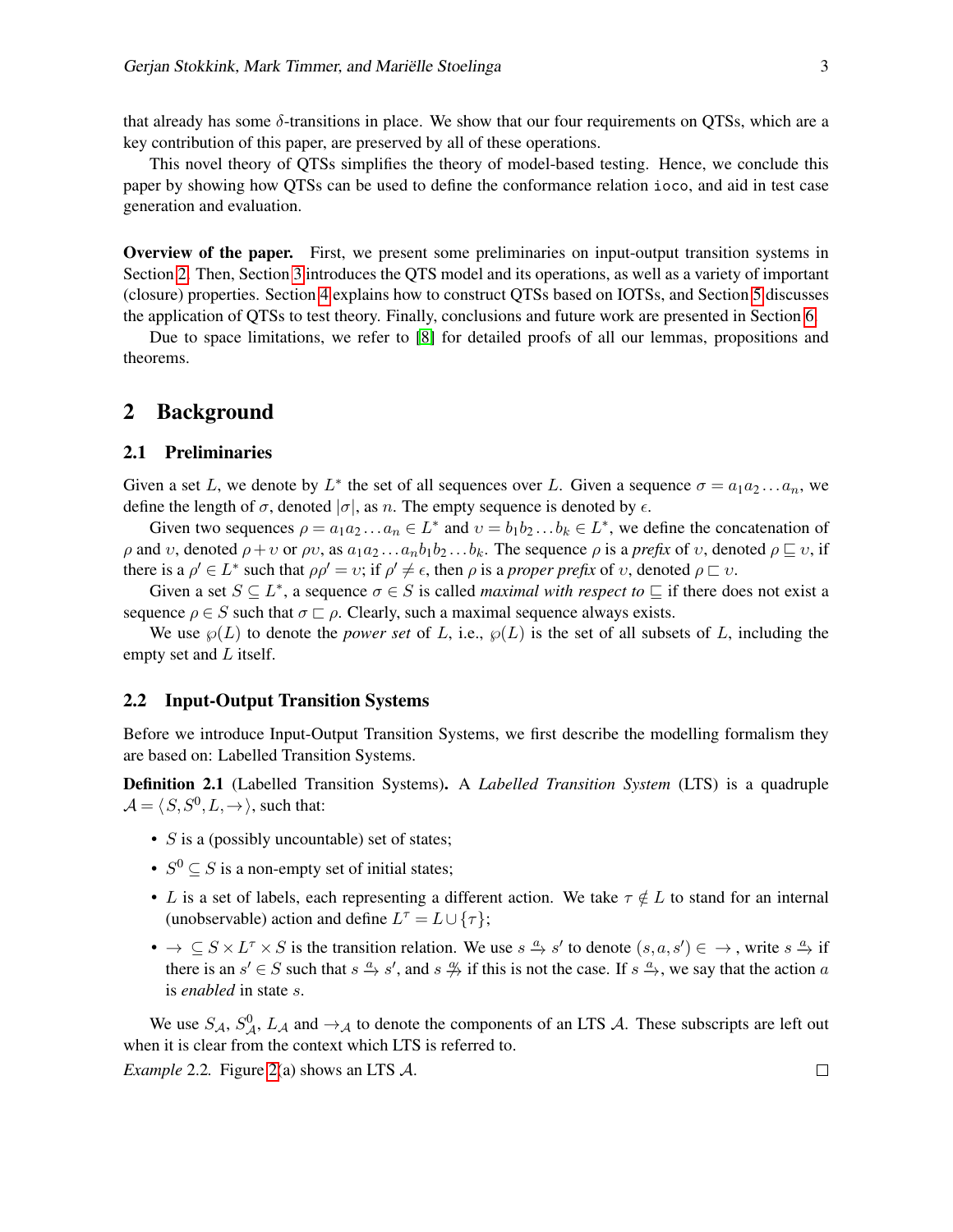

<span id="page-3-0"></span>Figure 2: Visual representation of the LTS  $\mathcal A$  and the IOTSs  $\mathcal B$  and  $det(\mathcal B)$ . We represent states by circles, and transitions by arrows; each arrow in turn is labelled with the associated action for that particular transition. The initial state is marked by an arrow without a source state. Frow now on, we typically will not label individual states.

Often, in particular in the context of testing, it is desirable to be able to distinguish between actions that are initiated by the environment (inputs), and actions that are initiated by the system itself (outputs). To this end, we introduce Input-Output Transition Systems, which are an extension of regular LTSs.

Definition 2.3 (Input-Output Transition Systems). An *Input-Output Transition System* (IOTS) is a quintuple  $A = \langle S, S^0, L^I, L^O, \rightarrow \rangle$ , where  $L^I$  is a set of input labels and  $L^O$  a set of output labels such that  $L^1 \cap L^0 = \emptyset$ . We define  $L = L^1 \cup L^0$  and  $L^{\tau} = L \cup \{\tau\}$ , where  $\tau \notin L$ . S,  $S^0$  and  $\to$  are as defined for LTSs. Additionally, IOTSs must be *input-enabled*, i.e.,  $s \stackrel{a}{\to}$  for all  $s \in S, a \in L^{\text{I}}$ .

*Remark* 2.4. Throughout this article we sometimes suffix a question mark (?) to the input labels and an exclamation mark (!) to the output labels, to help differentiating the two types. These are, however, not part of the label.

Note that IOTSs are similar to I/O automata [\[5,](#page-14-8) [4\]](#page-14-9), except that the latter allow multiple internal actions, rather than  $\tau$  only. All our results can easily be phrased in the I/O automata framework.

By requiring IOTSs to be input-enabled, any input initiated by the environment is never refused by the system. For deterministic systems (see Definition [2.7\)](#page-4-0), this restriction can easily be lifted by adding a sink state which has self-loops for all possible actions, and adding transitions for the missing inputs to that sink state (so-called *demonic completion* [\[4,](#page-14-9) [15\]](#page-14-10)). For nondeterministic systems, a solution is provided in [\[3\]](#page-14-11).

*Example* 2.5. Figure [2\(](#page-3-0)b) shows an IOTS B. Note that since  $L^I = \{a\}$  and  $s \stackrel{a}{\to}$  for every  $s \in S$ , B is input-enabled.  $\Box$ 

We introduce the standard language-theoretic concepts for IOTSs.

**Definition 2.6** (Notations). Let  $\mathcal{A} = \langle S, S^0, L^I, L^O, \rightarrow \rangle$  be an IOTS, then:

- A *path* in A is a (possibly infinite) sequence  $\pi = s_0 a_1 s_1 \dots s_n$  such that for all  $1 \le i \le n$  we have  $s_{i-1} \xrightarrow{a_i} s_i$  with  $a_i \in L^{\tau}$ . The set of all paths in A is denoted *paths*(A).
- The path operators *first* and *last* yield the first and last state of a finite path, respectively, e.g., for  $\pi = s_0 a_1 s_1 a_2 s_2$  we have  $\text{first}(\pi) = s_0$  and  $\text{last}(\pi) = s_2$ . A path  $\pi$  is called *initial* if  $\text{first}(\pi) \in S^0$ .
- The path operator *trace* yields the sequence of actions that is obtained by erasing all states and  $\tau$ -actions from a given path, e.g., for  $\pi = s_0 a_1 s_1 \tau s_2 a_2 s_3$  we have  $trace(\pi) = a_1 a_2$ ; we call such a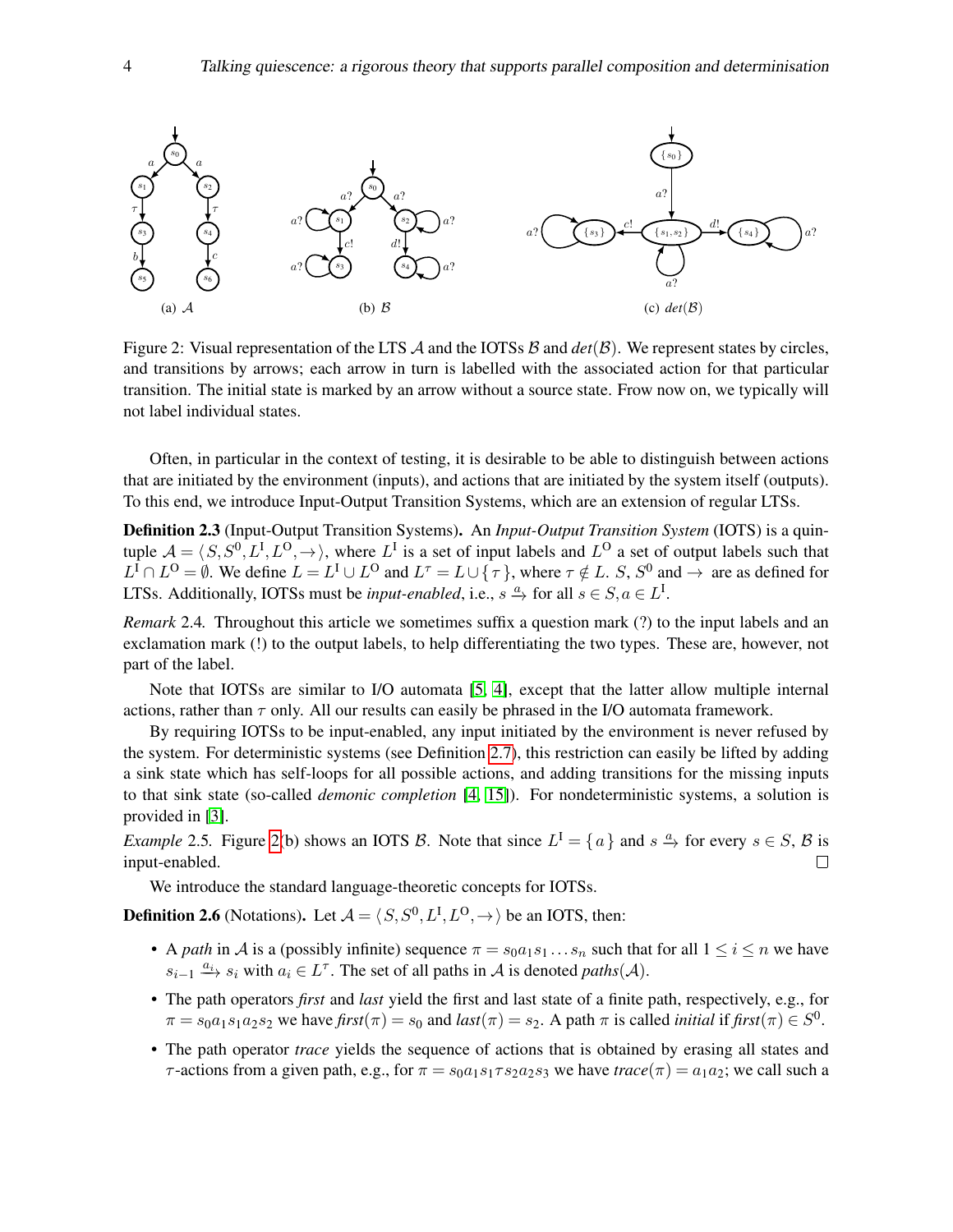

Figure 3: One deterministic (A) and three nondeterministic  $(\mathcal{B}, \mathcal{C}, \mathcal{D})$  IOTSs. The IOTS  $\mathcal{D}$  is divergent.

<span id="page-4-1"></span>sequence of actions a *trace* of A. The *length* of a trace  $\sigma = a_1 a_2 \dots a_n$ , denoted  $|\sigma|$ , is the length of the corresponding sequence, i.e.,  $|\sigma| = |a_1 a_2 ... a_n| = n$ .

- Given an action a and a set of actions P, we denote by  $a \restriction P$  the *projection* of a on P, i.e.,  $a \restriction P = a$ if  $a \in P$ , and  $a \upharpoonright P = \epsilon$  otherwise. The projection of a trace  $\sigma = a\sigma'$  on a set of actions P follows naturally from this:  $\sigma \upharpoonright P = a\sigma' \upharpoonright P = a \upharpoonright P + \sigma' \upharpoonright P$ . Finally, the projection of a set of traces T on a set of actions P is defined as  $T \upharpoonright P = \{ \sigma \upharpoonright P | \sigma \in T \}.$
- If there is a finite path  $\pi$  in A such that  $\hat{f} r s t(\pi) = s$ ,  $\hat{f} l s s t(\pi) = s'$  and  $\hat{f} r s t(\pi) = \sigma$ , we write  $s \stackrel{\sigma}{\Longrightarrow} s'$ ; if there exists an  $s' \in S$  such that  $s \stackrel{\sigma}{\Longrightarrow} s'$ , we write  $s \stackrel{\sigma}{\Longrightarrow}$ , and  $s \stackrel{\sigma}{\Longrightarrow}$  if this is not the case.
- For a finite trace  $\sigma$  and state  $s \in S$ , we denote by *reach*(s, $\sigma$ ) the set of states in A (possibly empty) that can be reached from s via  $\sigma$ , i.e.,  $reach(s,\sigma) = \{ s' \in S \mid s \stackrel{\sigma}{\Longrightarrow} s' \}$ . Similarly, for a given finite trace  $\sigma$  and a set of states  $S' \subseteq S$ , we denote by  $reach(S', \sigma)$  the set of states in A that can be reached from any of the states in S' via  $\sigma$ , i.e.,  $reach(S', \sigma) = \{ s \in S \mid \exists s' \in S' \cdot s' \stackrel{\sigma}{\implies} s \}.$
- For a finite trace  $\sigma$  and state  $s \in S$ ,  $out(s, \sigma)$  is the set of output actions that are enabled in any of the states reachable from s by  $\sigma$ , i.e.,  $out(s, \sigma) = \{a \in L^{\mathbb{O}} \mid \exists s' \in reach(s, \sigma) \cdot s' \stackrel{a}{\Longrightarrow} \}$ . We use the shorthand *out*(s) for the case *out*(s,  $\epsilon$ ), i.e., the set of output actions that are enabled in s itself.
- For every  $s \in S$  we denote by *traces*(s) the set of all traces of A that correspond to paths that start in s, i.e.,  $traces(s) = {trace(\pi) | \pi \in paths(\mathcal{A}) \land first(\pi) = s}$ . We denote by  $traces(\mathcal{A}) =$  $\bigcup_{s \in S^0} traces(s)$  the set of all traces that correspond to initial paths in A. Two IOTSs B and C are *trace equivalent* if *traces* $(\mathcal{B})$  = *traces* $(\mathcal{C})$ *.*

A fundamental concept in automata theory is determinism.

<span id="page-4-0"></span>**Definition 2.7** (Determinism). An IOTS  $A = \langle S, S^0, L^I, L^O, \to \rangle$  is *deterministic* if for all  $s, s', s'' \in S, a \in$ L we have that  $s \xrightarrow{\alpha} s'$  and  $s \xrightarrow{\alpha} s''$  imply  $a \neq \tau$  and  $s' = s''$ . Otherwise, A is *nondeterministic*.

*Example* 2.8*.* Figure [3](#page-4-1) shows some deterministic and nondeterministic IOTSs.

Lastly, we introduce the notions of convergence and divergence.

**Definition 2.9** (Divergence). Given an IOTS  $A = \langle S, S^0, L^I, L^O, \to \rangle$ , a state  $s \in S$  of A is *divergent* if there is an infinite path  $s_0a_1s_1a_2s_2...$  with  $s_0 = s$  and  $s_i \in S$ , that contains only  $\tau$  transitions, i.e.,  $a_i = \tau$ for all i. An IOTS is called divergent if it contains at least one such state, otherwise it is *convergent*.

For the purposes of this paper, we require all IOTSs to be convergent.

*Example* 2.10. Figure [3\(](#page-4-1)d) shows the divergent IOTS D. Clearly, it is possible for D to perform an infinite sequence of  $\tau$ -transitions by continuously looping through the innermost four states.  $\Box$ 

 $\Box$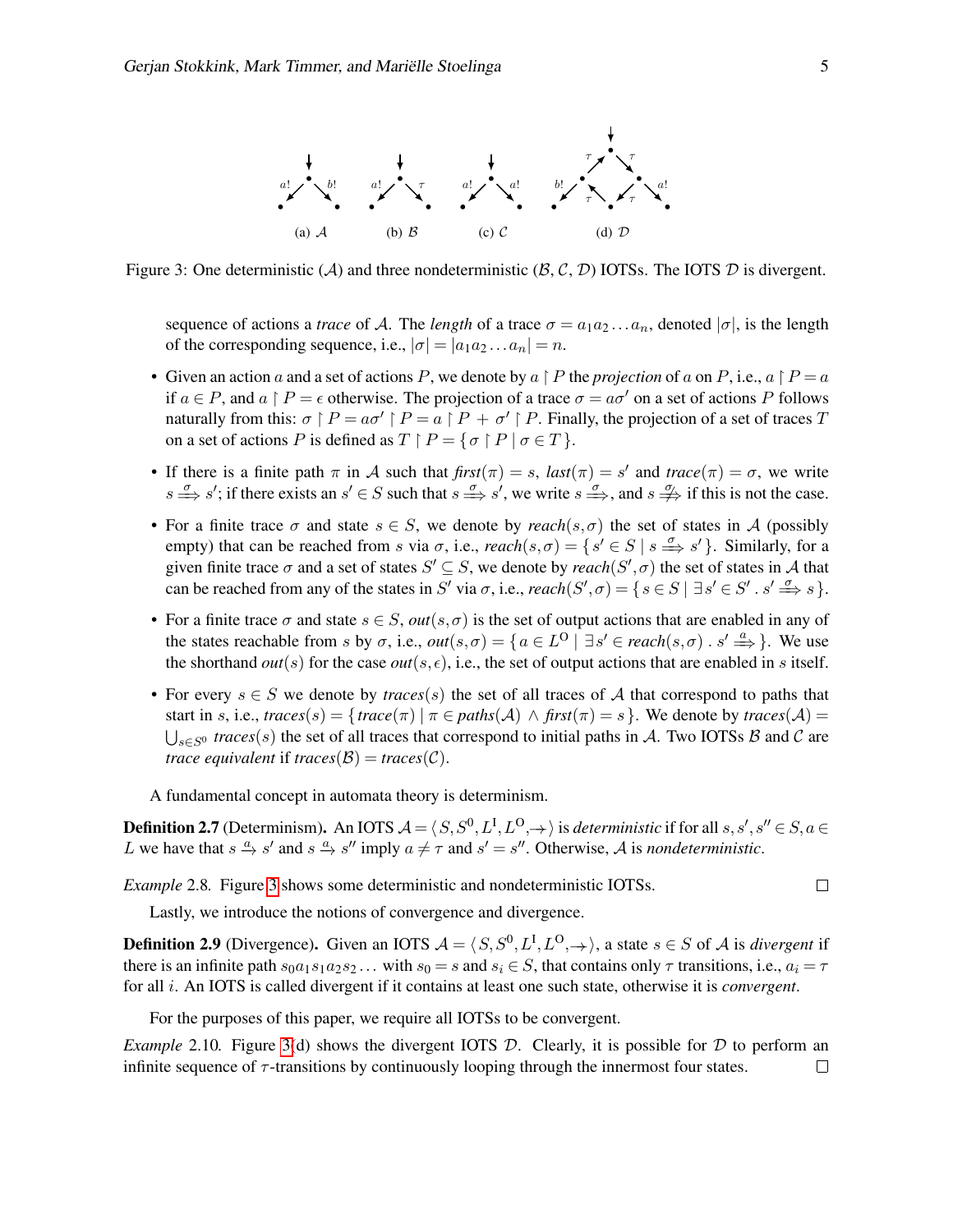

<span id="page-5-0"></span>Figure 4: The IOTSs A and B, and their parallel composition  $A \parallel B$ . Note that we have left out some of the b?-labelled self-loops from the visualisation of  $A \parallel B$  to reduce clutter.

#### 2.3 Operations on IOTSs

In this section, we introduce several standard operations on IOTSs. First, every nondeterministic IOTS can be transformed into a deterministic IOTS [\[9\]](#page-14-12); the latter is called the determinisation of the original IOTS and is trace equivalent to it [\[2\]](#page-14-13). Using this operator, modelling effort is saved since no attention needs to be paid to making the specification deterministic.

**Definition 2.11** (Determinisation). The *determinisation* of an IOTS  $A = \langle S, S^0, L^I, L^O, \rightarrow_A \rangle$  is the IOTS  $det(\mathcal{A}) = \langle T, \{S^0\}, L^{\text{I}}, L^{\text{O}}, \rightarrow_\text{d}\rangle$  such that  $T = \wp(S) \setminus \emptyset$  and  $\rightarrow_\text{d} = \{(U, a, V) \in T \times L \times T \mid V = \emptyset\}$  $reach_A(U, a) \wedge V \neq \emptyset$ .

*Example* 2.12. Consider the nondeterministic IOTS  $\beta$  shown in Figure [2\(](#page-3-0)b). Its corresponding determinisation  $det(\mathcal{B})$  is shown in Figure [2\(](#page-3-0)c).  $\Box$ 

Second, we define the parallel composition operator. This operator is fundamental in modelling frameworks for component-based design. It allows one to build complex system models from smaller ones, thus breaking up the specification of a system into manageable pieces. Parallel composed IOTSs synchronise on shared inputs and complementary input-output pairs [\[4\]](#page-14-9).

<span id="page-5-1"></span>**Definition 2.13** (Parallel composition of IOTSs). Given are two IOTSs  $A = \langle S_A, S_A^0, L_A^1, L_A^0, \rightarrow_A \rangle$ and  $B = \langle S_B, S_B^0, L_B^1, L_B^0, \rightarrow_B \rangle$  such that  $L_A^0 \cap L_B^0 = \emptyset$ . The *parallel composition* of A and B is the IOTS  $\mathcal{A} \parallel \mathcal{B} = \langle S_{\mathcal{A} \parallel \mathcal{B}}, S_{\mathcal{A} \parallel \mathcal{B}}^0, L_{\mathcal{A} \parallel \mathcal{B}}^1, L_{\mathcal{A} \parallel \mathcal{B}}^0, \rightarrow_{\mathcal{A} \parallel \mathcal{B}} \rangle$ , where  $S_{\mathcal{A} \parallel \mathcal{B}} = S_{\mathcal{A}} \times S_{\mathcal{B}}, S_{\mathcal{A} \parallel \mathcal{B}}^0 = S_{\mathcal{A}}^0 \times S_{\mathcal{B}}^0, L_{\mathcal{A} \parallel \mathcal{B}}^1 =$  $(L_A^I \cup L_B^I) \setminus (L_A^O \cup L_B^O)$ , and  $L_{A||B}^O = L_A^O \cup L_B^O$ . The transition relation  $\rightarrow_{A||B}$  is defined as follows:

$$
\rightarrow_{\mathcal{A}||\mathcal{B}} = \{ ((s,t), a?, (s',t')) \mid s \xrightarrow{a?}_{\mathcal{A}} s' \wedge t \xrightarrow{a?}_{\mathcal{B}} t' \}
$$
  
\n
$$
\cup \{ ((s,t), a!, (s',t')) \mid s \xrightarrow{a?}_{\mathcal{A}} s' \wedge t \xrightarrow{a!}_{\mathcal{B}} t' \}
$$
  
\n
$$
\cup \{ ((s,t), a!, (s',t')) \mid s \xrightarrow{a!}_{\mathcal{A}} s' \wedge t \xrightarrow{a?}_{\mathcal{B}} t' \}
$$
  
\n
$$
\cup \{ ((s,t), a, (s',t)) \mid s \xrightarrow{a} \mathcal{A} s' \wedge t \in S_{\mathcal{B}} \wedge a \in L_{\mathcal{A}}^{T} \setminus L_{\mathcal{B}} \}
$$
  
\n
$$
\cup \{ ((s,t), a, (s,t')) \mid t \xrightarrow{a} \mathcal{B} t' \wedge s \in S_{\mathcal{A}} \wedge a \in L_{\mathcal{B}}^{T} \setminus L_{\mathcal{A}} \}
$$

Thus,  $L_{\mathcal{A}||\mathcal{B}} = L_{\mathcal{A}||\mathcal{B}}^{\text{I}} \cup L_{\mathcal{A}||\mathcal{B}}^{\text{O}} = L_{\mathcal{A}} \cup L_{\mathcal{B}}.$ 

*Example* 2.14. Figure [4](#page-5-0) shows two IOTSs A and B, and their parallel composition  $A \parallel B$ . We have  $L^I_{\mathcal{A}} = \{a, b, c\}$ ,  $L^O_{\mathcal{A}} = \{d\}$ ,  $L^I_{\mathcal{B}} = \{b, d\}$ , and  $L^O_{\mathcal{B}} = \{a, c, e\}$ . Note that indeed  $L^O_{\mathcal{A}} \cap L^O_{\mathcal{B}} = \emptyset$ , as required; therefore, by Definition [2.13,](#page-5-1)  $L_{\mathcal{A}||\mathcal{B}}^{\mathcal{I}} = \{b\}$  and  $L_{\mathcal{A}||\mathcal{B}}^{\mathcal{O}} = \{a, c, d, e\}$ .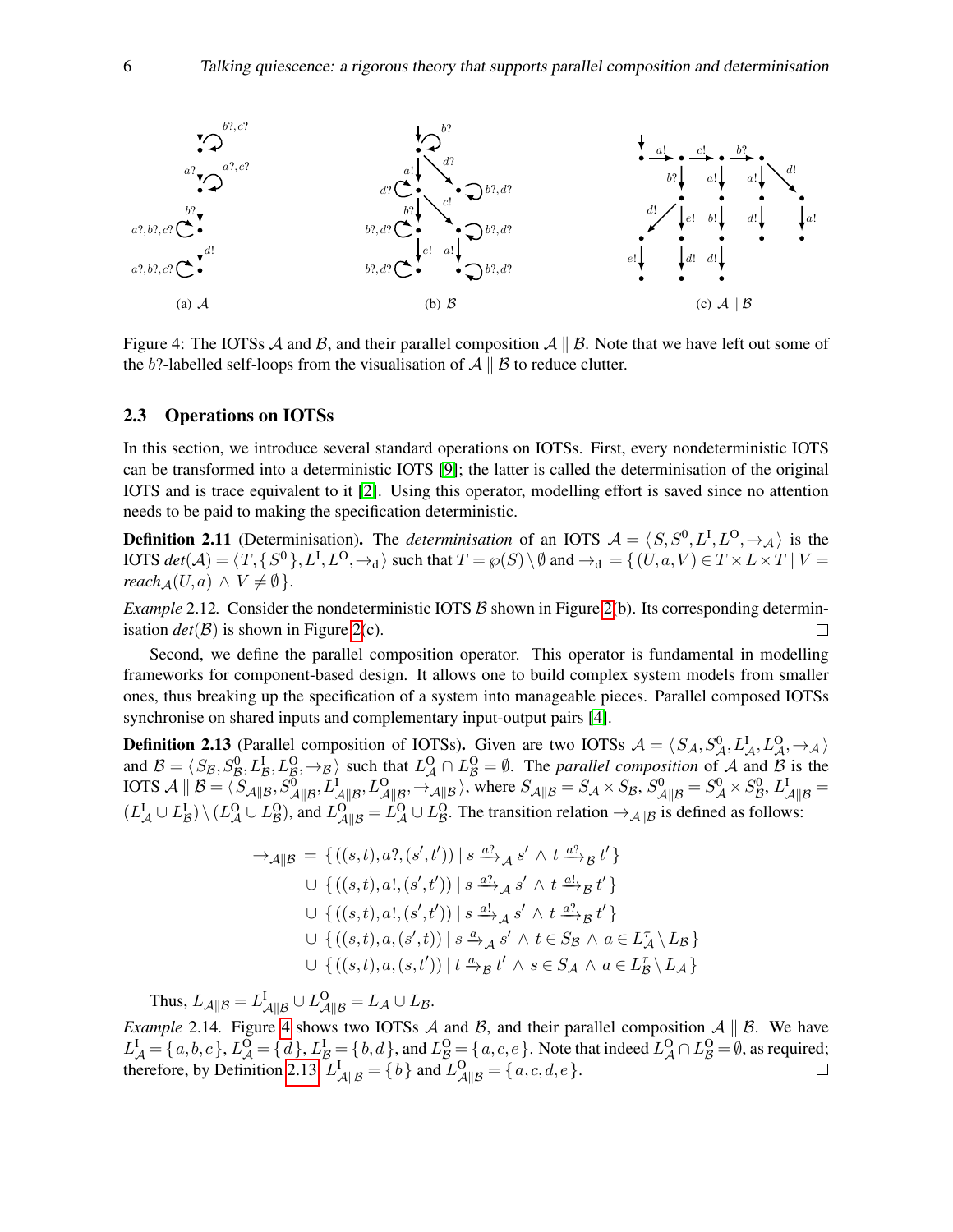

<span id="page-6-1"></span>Figure 5: The IOTSs  $\mathcal A$  and  $hide(\mathcal A, \{a, b\})$ .

Finally, it is often useful to hide certain actions of a given IOTS, thereby essentially renaming the corresponding labels to  $\tau$ . For example, when parallel composing two IOTSs, some actions are only used for synchronisation; after composition, they are not needed anymore.

**Definition 2.15** (Action hiding in IOTSs). Let  $\mathcal{A} = \langle S, S^0, L^I, L^O, \to_{\mathcal{A}} \rangle$  be an IOTS and  $H \subseteq L^O$  a set of output labels, then one can *hide H* in A to get the IOTS  $hide(A, H) = \langle S, S^0, L^I, L^O \setminus H, \to_h \rangle$ , where  $\rightarrow_h$  = { $(s, a, s') \in \rightarrow_A a \notin H$  }  $\cup$  { $(s, \tau, s') \in S \times {\tau} \times S$  |  $\exists a \in H$  .  $(s, a, s') \in \rightarrow_A$  }.

Thus, we only allow output actions to be hidden. Furthermore, we do not allow action hiding to lead to divergent IOTSs, i.e., the hiding of outputs may not lead to the creation of  $\tau$ -loops.

*Example 2.16.* Figure 5 shows the IOTSs 
$$
A
$$
 with  $L_A^O = \{a, b, c\}$  and  $B = hide(A, \{a, b\})$ .

From now on, we typically won't show all input-labelled self-loops in visualisations of IOTSs, to reduce clutter. Thus, we assume that every IOTS is input-enabled (unless mentioned otherwise).

#### <span id="page-6-2"></span>2.4 Properties of IOTSs

IOTSs possess several interesting properties, that will also be of use when working with QTSs later on. We provide three results, showing that (1) hiding of actions corresponds to projection of traces, (2) parallel composition does not introduce new traces when projecting on the alphabet of either one of the components, and (3) parallel composition of components that synchronise on all actions yields the intersection of the traces of the components.

**Proposition 2.17.** *Given an IOTS A and a set of labels*  $H \subseteq L^{\mathbb{Q}}_{\mathcal{A}}$ *, we have traces*(*hide*( $\mathcal{A}, H$ )) = *traces*( $\mathcal{A}$ )  $\restriction$  ( $L_{\mathcal{A}} \setminus H$ ).

**Proposition 2.18.** Given two IOTSs A and B, we have traces(A  $\parallel$  B)  $\restriction$  L<sub>A</sub>  $\subseteq$  traces(A) and *traces*( $\mathcal{A} \parallel \mathcal{B}$ )  $\upharpoonright L_{\mathcal{B}} \subseteq$  *traces*( $\mathcal{B}$ ).

**Proposition 2.19.** *Given two IOTSs A, B with*  $L_A = L_B$ *, we have traces*( $A \parallel B$ ) = *traces*( $A \cap traces(B)$ *.* 

# <span id="page-6-0"></span>3 Quiescent Transition Systems

## 3.1 Basic notions and requirements

IOTSs can be used to model the inputs and outputs of a system, but cannot explicitly express the observation of the absence of outputs, also called the observation of quiescence [\[14,](#page-14-0) [11,](#page-14-3) [7\]](#page-14-2). To fill this void, we introduce Quiescent Transition Systems. These automata can be used to model all possible observations for a particular system, including quiescence, and can thus be thought of as 'observation automata'.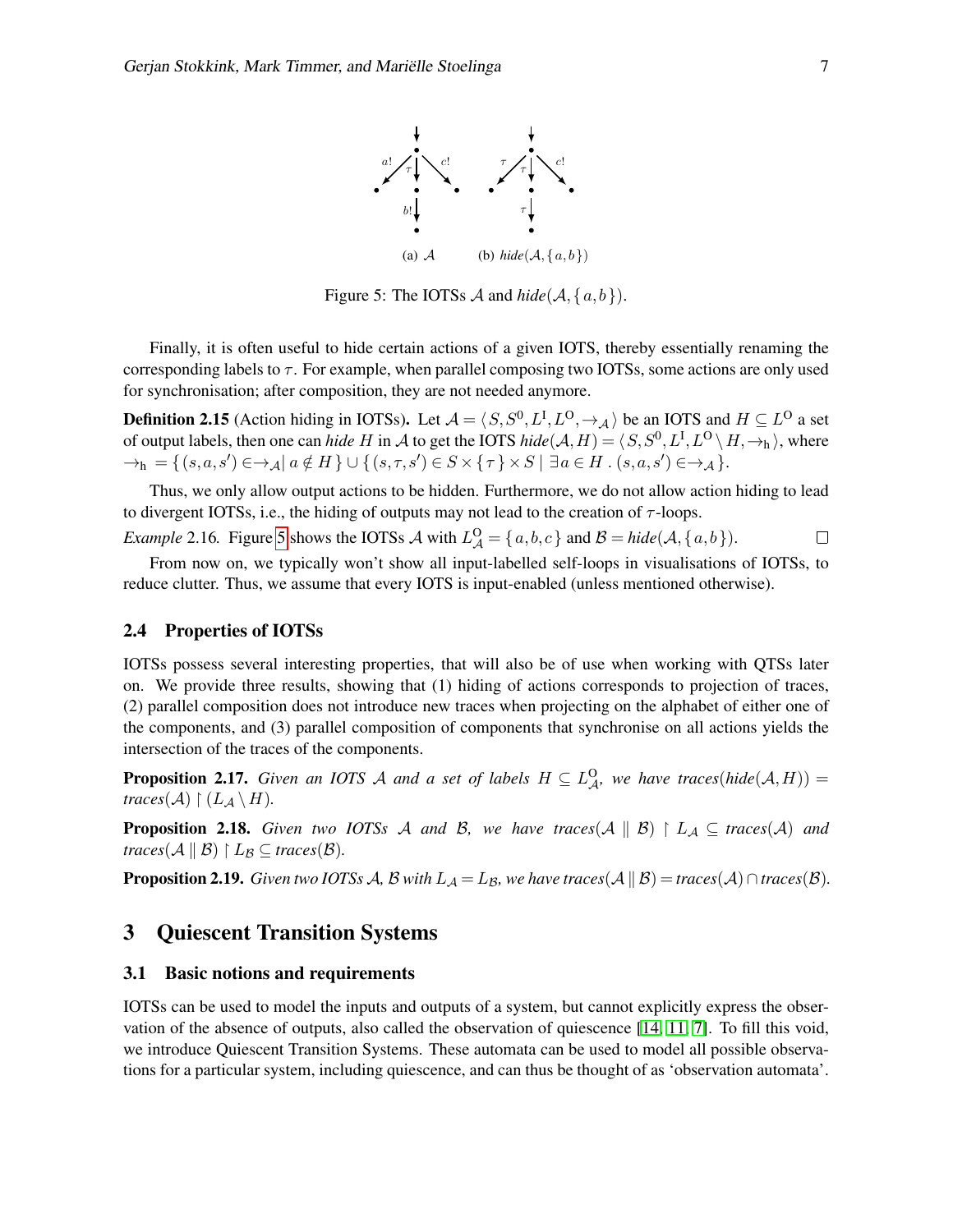

<span id="page-7-0"></span>Figure 6: The QTSs  $\mathcal{A}, \mathcal{B}, \mathcal{C}$  and  $\mathcal{D}$  that do not satisfy rule R1, rule R2, rule R3 and rule R4, respectively.

They are based on Tretmans' suspension automata [\[11\]](#page-14-3), in the sense that a  $\delta$ -transition represents the observation of quiescence. A basic variant of QTSs was already used in [\[10\]](#page-14-14) in a testing framework. However, restrictions for QTSs to prohibit counterintuitive behaviour, as well as characteristics and closure properties of such models, have never been studied before.

**Definition 3.1** (Quiescence). Let  $A = \langle S, S^0, L^I, L^O, \rightarrow \rangle$  be an IOTS. A state  $s \in S$  is called *quiescent* if  $\exists a \in L^{\mathbb{O}} \cup \{\tau\}$ .  $s \xrightarrow{a}$ , i.e., no outputs or internal transitions can be executed in state s.

A system in a quiescent state will be idle until a new input is supplied. Note that a state  $s$  that can still perform a  $\tau$ -step is not considered quiescent, even if there is no output  $a! \in L^{\Omega}$  such that  $s \stackrel{a!}{\Longrightarrow}$ . After all, since quiescence signifies that a system is idle indefinitely, it would not make sense if there are still internal steps possible. Moreover, from a more technical point of view, this ensures that QTSs are closed under hiding and that hiding and deltafication (see Section [4\)](#page-10-0) are commutative.

<span id="page-7-1"></span>Definition 3.2 (Quiescent Transition Systems). A *Quiescent Transition System* (QTS) is an IOTS  $\mathcal{A} = \langle S, S^0, L^I, L^O \cup \{\delta\}, \rightarrow \rangle$ , where  $\delta \notin L^I \cup L^O$  is a special output label that is used to denote the observation of quiescence. We define  $L = L^I \cup L^O$ ,  $L^{\delta}_{\tau} = L^I \cup L^O \cup \{\delta, \tau\}$  and let  $\to \subseteq S \times L^{\delta}_{\tau} \times S$  be the transition relation. Like regular IOTSs, QTSs must be input-enabled, i.e.,  $s \stackrel{a}{\to}$  for all  $s \in S, a \in L^1$ . Furthermore, we also require the following rules to hold for all states  $s, s', s'' \in S$ :

**Rule R1** (Quiescence should be observable): if s is quiescent, then  $s \stackrel{\delta}{\rightarrow}$ .

This rule requires that each quiescent state has an outgoing  $\delta$ -transition. Consider the QTS  $\mathcal A$  in Figure [6\(](#page-7-0)a). This QTS does not satisfy this rule, as the topmost state cannot produce any outputs, but neither can execute an outgoing  $\delta$ -transition.

**Rule R2** (No outputs after quiescence): if  $s \stackrel{\delta}{\to} s'$ , then s' is quiescent.

This rule ensures that the system is idle after a  $\delta$ -transition, i.e., it cannot provide an output (except for  $\delta$  itself) or execute an internal transition, before another input is provided. In Figure [6\(](#page-7-0)b) the  $QTS \beta$  is shown which does not satisfy this rule. From the top-most state it is possible to first observe quiescence (the  $\delta$ -transition) and after that the  $a!$  output, without an intermediate input. Since there is no particular observation duration associated with quiescence, but quiescence rather means that the system idles indefinitely, this is clearly counterintuitive and therefore disallowed.

**Rule R3** (Quiescence does not enable new behaviour): if  $s \xrightarrow{\delta} s'$ , then  $traces(s') \subseteq traces(s)$ .

Given a state  $s'$  of a QTS that is reached from another state s by a  $\delta$ -transition (i.e., observation of quiescence), this rule demands that any trace that can be executed starting from state  $s'$  can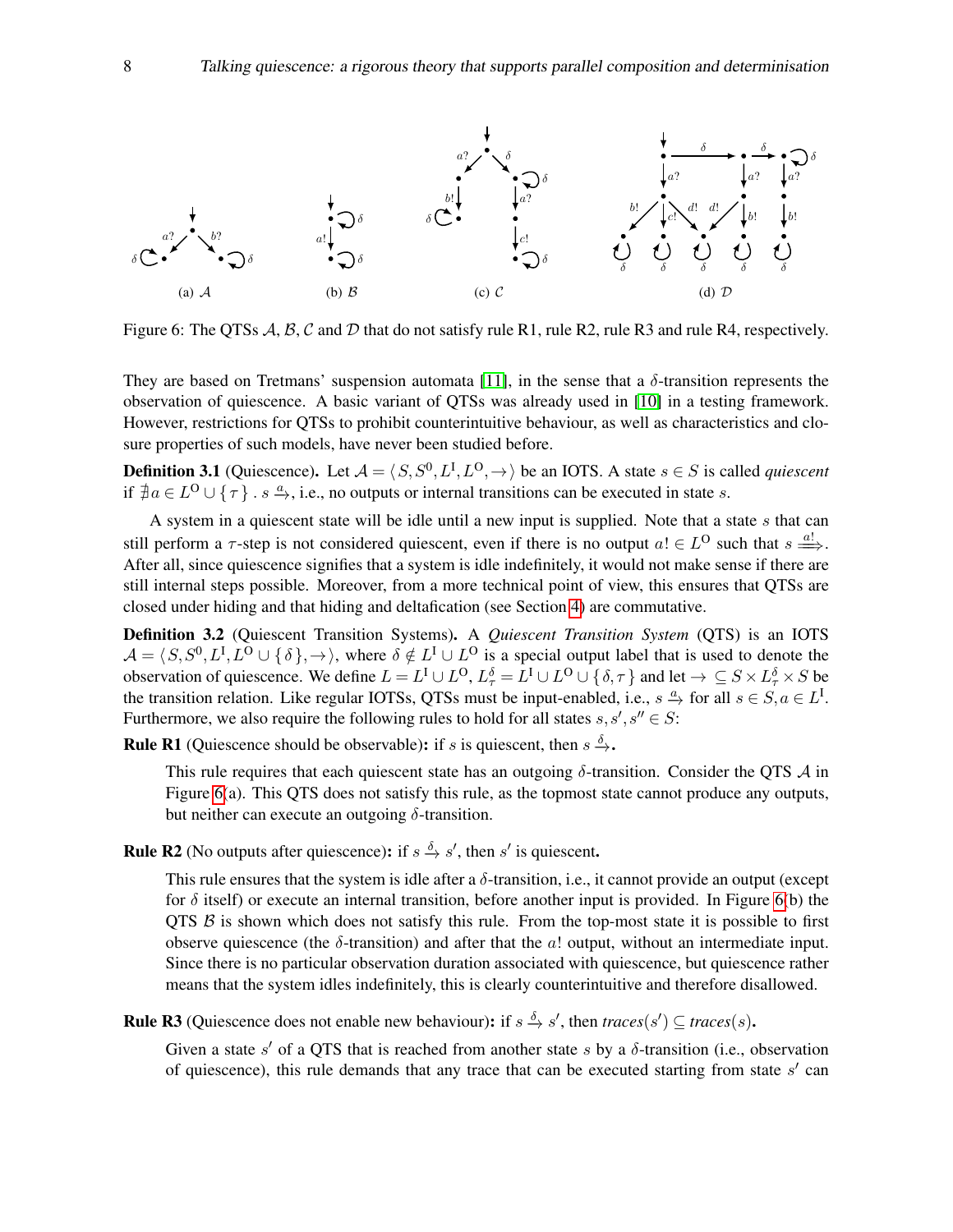also be executed in state  $s$ , i.e., the observation of quiescence may not introduce any new possible observations. This rule was added to prevent situations like the one depicted in Figure [6\(](#page-7-0)c). For QTS C it is possible to observe the output c! (after the input  $a$ ?) after first observing quiescence, but if quiescence is not observed (because, for instance, the input  $a$ ? was directly given) the output  $b!$  will be observed after the input  $a?$  instead. Thus, the prior observation of quiescence allows new behaviour to be observed later on, which is counterintuitive. This rule therefore ensures that all behaviour that can be observed after observing quiescence can also be observed before.

**Rule R4** (Continued quiescence preserves behaviour): if  $s \stackrel{\delta}{\to} s'$  and  $s' \stackrel{\delta}{\to} s''$ , then  $traces(s') = traces(s'')$ . A QTS  $D$  that violates this rule is shown in Figure [6\(](#page-7-0)d). From the initial state an observation of quiescence can be made, which then leads to a new state where the trace  $ac$  can no longer be observed. From the latter state another observation of quiescence can be made, which leads to another state where the trace ad can no longer be observed. Rule R3 allows this, but as there is no particular time interval associated with the observation of quiescence, this does not make sense. We therefore have the additional requirement that any observations possible after two (or more) consecutive observations of quiescence should also be possible after a single observation of quiescence, and vice versa.

Just as for IOTSs, we require QTSs to be convergent. The reason for this is that divergent systems have states that can execute internal transitions infinitely often and never output anything. Considering such a state quiescent would be nonintuitive, as it is not idle (and might even be able to provide an output action, even though it does not show it). Not considering it quiescent would also be nonintuitive, because of the possibility that no visible behaviour is observed.

Note that the converse of rule R1 is not required, e.g., we do not forbid that a state has both a  $\delta$ transition and an output action enabled. This situation can arise during the determinisation of a QTS, as we will see in Section [4.](#page-10-0) However, the  $\delta$ -transition should still end up in a quiescent state, as required by rule R2. Also note that a trace of a QTS can contain a sequence of  $\delta$ -actions. Although this might seem odd, it corresponds to the practical testing scenario of observing a time-out rather than an output more than once in a row.

Since computing trace inclusion is expensive [1], an easier way to ensure that a QTS complies to rule R3 is to make sure the following alternative rule R3' holds for all states  $s, s', s'' \in S$ .

**Rule R3':** if  $s \stackrel{\delta}{\to} s'$  and  $\exists a? \in L_I$  such that  $s' \stackrel{a?}{\to} s''$  then also  $s \stackrel{a?}{\to} s''$ .

Clearly, any QTS that satisfies rule  $R3'$  also satisfies rule  $R3$ .

Similarly, conformance to rule R4 for a QTS can be achieved by making sure that the following alternative rule R4' holds for all states  $s, s' \in S$  of the QTS.

**Rule R4':** if  $s \stackrel{\delta}{\to} s'$  then  $s' \stackrel{\delta}{\to} s'$ , and if also  $s' \stackrel{\delta}{\to} s''$  then  $s'' = s'$ .

Clearly, any QTS that satisfies rule R4' also satisfies rule R4.

When comparing the structure of two QTSs  $A$  and  $B$ , the notion of isomorphisms can be useful.

**Definition 3.3** (Isomorphic QTSs). Two QTSs  $A = \langle S_{A}, S_{A}^{0}, L_{A}^{I}, L_{A}^{O} \cup \{\delta\}, \rightarrow_{A} \rangle$  and  $B = \langle S_B, S_B^0, L_B^1, L_B^0 \cup \{\delta\}, \to_B \rangle$  are called *isomorphic*, denoted  $\mathcal{A} \cong \mathcal{B}$ , if there exists a bijection  $h: S_{\mathcal{A}} \to S_{\mathcal{B}}$  (called an isomorphism) such that the following holds:

- 1. for all  $s_0 \in S^0_A$  there exists a  $t_0 \in S^0_B$  such that  $h(s_0) = t_0$ , and vice versa;
- 2.  $s \xrightarrow{a} s'$  if and only if  $h(s) \xrightarrow{a} h(s')$ , for all  $s, s' \in S_{\mathcal{A}}$  and  $a \in L_{\mathcal{A}} \cup \{ \delta, \tau \}$ .

Thus, two isomorphic QTSs are structurally equivalent.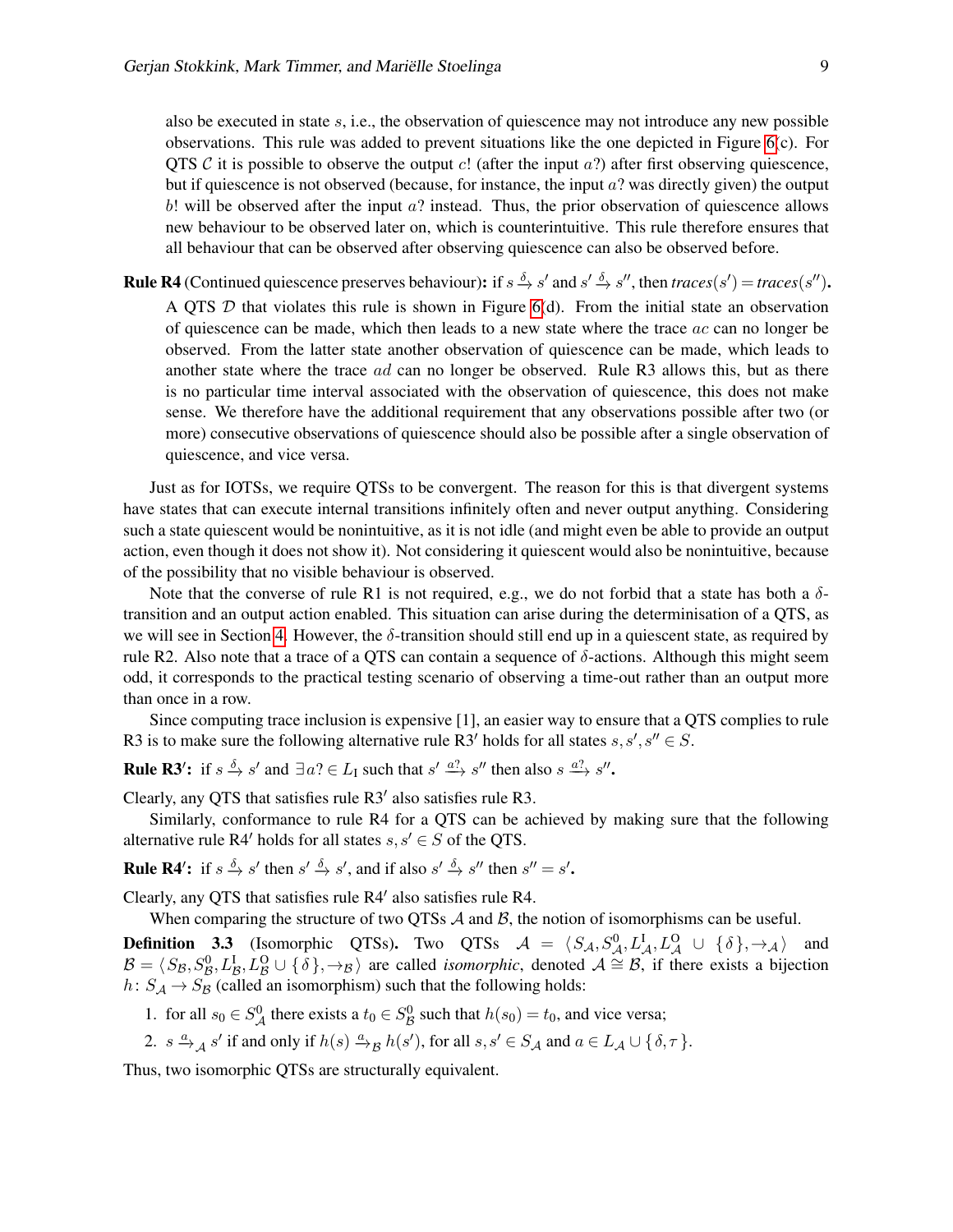

<span id="page-9-0"></span>Figure 7: The QTSs A, B and  $A \parallel B$ .

## 3.2 Operations on QTSs

Since QTSs are a specialisation of IOTSs, all operations that are applicable to IOTSs (such as determinisation, parallel composition and hiding of actions) are also applicable to QTSs. Determinisation for QTSs is exactly the same as for IOTSs, but there are some minor differences for parallel composition and action hiding.

**Definition 3.4** (Parallel composition of QTSs). Let  $\mathcal{A} = \langle S_{\mathcal{A}}, S_{\mathcal{A}}^0, L_{\mathcal{A}}^1, L_{\mathcal{A}}^0 \cup \{\delta\}, \rightarrow_{\mathcal{A}}\rangle$  and  $\mathcal{B} = \langle S_{\mathcal{B}}, S_{\mathcal{B}}^0, L_{\mathcal{B}}^1, L_{\mathcal{B}}^0 \cup \{ \delta \}, \to_{\mathcal{B}} \rangle$  be two QTSs such that  $L_{\mathcal{A}}^0 \cap L_{\mathcal{B}}^0 = \emptyset$ . The *parallel composition* of A and B is then the QTS  $\mathcal{A} \parallel \mathcal{B} = \langle S_{\mathcal{A} \parallel \mathcal{B}}, S_{\mathcal{A} \parallel \mathcal{B}}^0, L_{\mathcal{A} \parallel \mathcal{B}}^1, L_{\mathcal{A} \parallel \mathcal{B}}^0 \cup \{ \delta \}, \rightarrow_{\mathcal{A} \parallel \mathcal{B}} \rangle$ , where  $S_{\mathcal{A} \parallel \mathcal{B}} = S_{\mathcal{A}} \times S_{\mathcal{B}}$ ,  $S_{\mathcal{A}||\mathcal{B}}^{0} = S_{\mathcal{A}}^{0} \times S_{\mathcal{B}}^{0}, L_{\mathcal{A}||\mathcal{B}}^{I} = (L_{\mathcal{A}}^{I} \cup L_{\mathcal{B}}^{I}) \setminus (L_{\mathcal{A}}^{O} \cup L_{\mathcal{B}}^{O}),$  and  $L_{\mathcal{A}||\mathcal{B}}^{O} = L_{\mathcal{A}}^{O} \cup L_{\mathcal{B}}^{O}.$   $\rightarrow_{\mathcal{A}||\mathcal{B}}$  is defined as follows:

$$
\rightarrow_{\mathcal{A}||\mathcal{B}} = \left\{ \left( (s,t), a?, (s',t') \right) \mid s \xrightarrow{a?} {}_{\mathcal{A}} s' \wedge t \xrightarrow{a?} {}_{\mathcal{B}} t' \right\}
$$
  

$$
\cup \left\{ \left( (s,t), a!, (s',t') \right) \mid s \xrightarrow{a?} {}_{\mathcal{A}} s' \wedge t \xrightarrow{a!} {}_{\mathcal{B}} t' \right\}
$$
  

$$
\cup \left\{ \left( (s,t), a!, (s',t') \right) \mid s \xrightarrow{a!} {}_{\mathcal{A}} s' \wedge t \xrightarrow{a?} {}_{\mathcal{B}} t' \right\}
$$
  

$$
\cup \left\{ \left( (s,t), \delta, (s',t') \right) \mid (s, \delta, s') \in \rightarrow_{\mathcal{A}} \wedge (t, \delta, t') \in \rightarrow_{\mathcal{B}} \right\}
$$
  

$$
\cup \left\{ \left( (s,t), a, (s',t) \right) \mid s \xrightarrow{a} {}_{\mathcal{A}} s' \wedge t \in S_{\mathcal{B}} \wedge a \in L_{\mathcal{A}}^{r} \setminus L_{\mathcal{B}} \right\}
$$
  

$$
\cup \left\{ \left( (s,t), a, (s,t') \right) \mid t \xrightarrow{a} {}_{\mathcal{B}} t' \wedge s \in S_{\mathcal{A}} \wedge a \in L_{\mathcal{B}}^{r} \setminus L_{\mathcal{A}} \right\}
$$

Thus, when compared to the parallel composition of regular IOTSs, we have the additional requirement that parallel composed QTSs must synchronise on the  $\delta$ -action, as the observation of quiescence can be made simultaneously for multiple QTSs. Again, we find that  $L_{\mathcal{A}||\mathcal{B}} = L_{\mathcal{A}||\mathcal{B}}^{\mathcal{A}} \cup L_{\mathcal{B}}^{\mathcal{O}} = L_{\mathcal{A}} \cup L_{\mathcal{B}}^{\mathcal{A}}$ . *Example* 3.5. See Figure [7\(](#page-9-0)a) for the visual representation of a QTS A which satifies all the requirements for QTSs listed in Definition [3.2.](#page-7-1) Figure [7\(](#page-9-0)b) shows another QTS  $\beta$  and Figure 7(c) shows the parallel composition of the QTSs A and B.  $\Box$ 

**Definition 3.6** (Action hiding in QTSs). Let  $\mathcal{A} = \langle S, S^0, L^I, L^O \cup \{\delta\}, \to_\mathcal{A} \rangle$  be a QTS and  $H \subseteq L^O$  a set of labels, then one can *hide* H in A to obtain the IOTS  $hide(A, H) = \langle S, S^0, L^I, (L^O \setminus H) \cup \{ \delta \}, \rightarrow_h \rangle$ , where  $\rightarrow_h$  = {  $(s, a, s') \in \rightarrow_A \mid a \notin H$  }  $\cup$  {  $(s, \tau, s') \in S \times \{\tau\} \times S \mid \exists a \in H$  .  $(s, a, s') \in \rightarrow_A$  }.

We do not allow the special output label  $\delta$  to be hidden, as this label doesn't represent a specific output but rather (the observation of) a lack of outputs. Furthermore, as for IOTSs, we do not allow action hiding to lead to divergent QTSs, i.e., hiding may not lead to the creation of  $\tau$ -loops.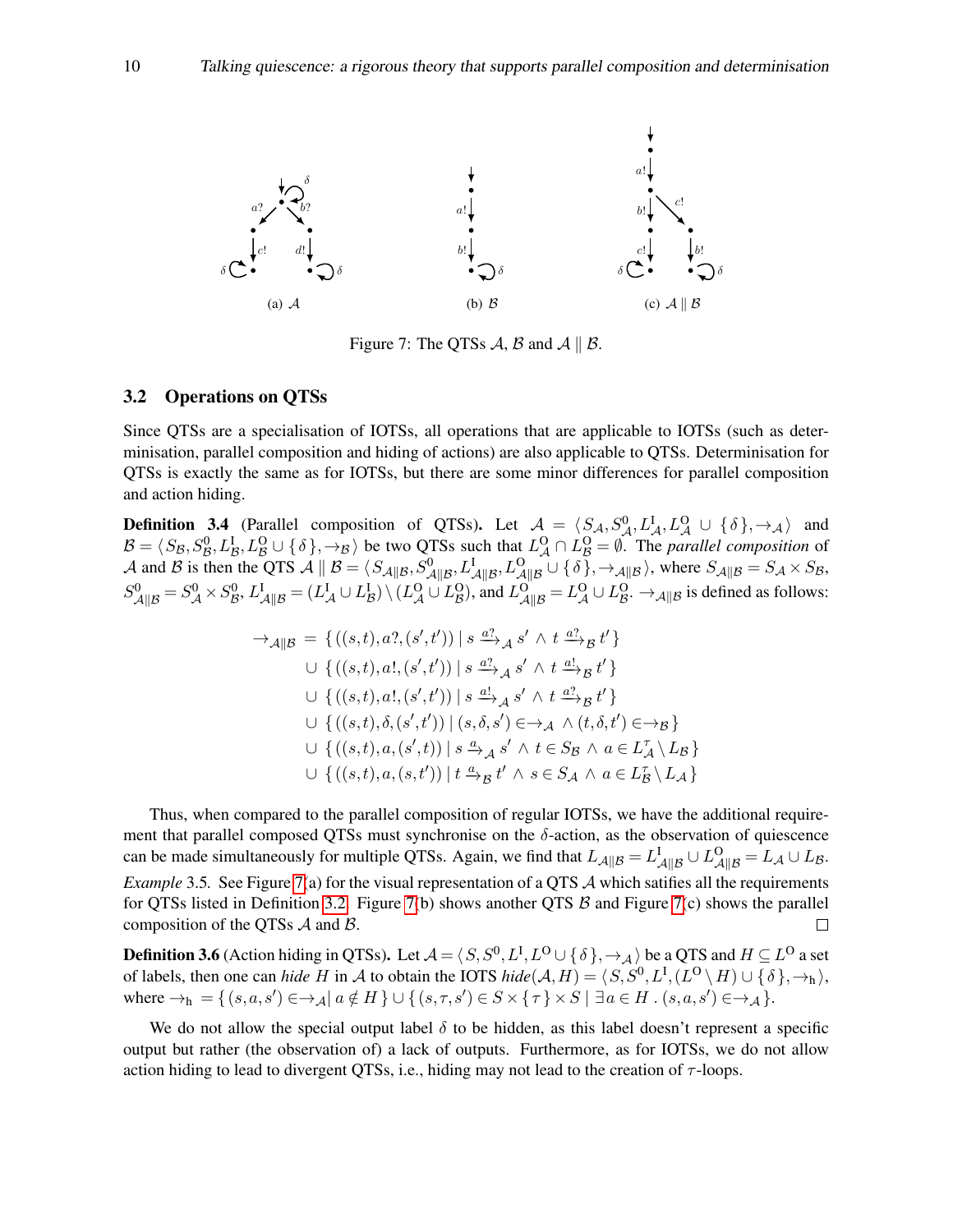## 3.3 Properties of QTSs

In this section, we present several interesting properties of QTSs. First of all, it turns out that our model is closed under all operations defined thus far: determinisation, action hiding and parallel composition. Therefore, these operations are indeed well-defined for QTSs.

Theorem 3.7. *QTSs are closed under determinisation, action hiding and parallel composition. Hence,* given two QTSs A, B and a set of labels  $H\subseteq L^{\mathsf{O}}_{\mathcal{A}'}$  also  $det(\mathcal{A}),$  hide $(\mathcal{A},H)$  and  $\mathcal{A}\parallel\mathcal{B}$  are QTSs.

We also provide two results concerning the traces of parallel compositions of QTSs, generalising the corresponding properties of IOTSs as given in Section [2.4.](#page-6-2) First, parallel composition does not introduce new traces when projecting on the alphabet of either one of the components. That is, when disregarding the actions of component B in the traces of  $\mathcal{A} \parallel \mathcal{B}$ , the resulting set of traces is a subset of the traces of A. It then quite easily follows that, when two parallel QTSs have the same alphabet (and hence synchronise on all actions), we obtain a subset of the intersection of their individual traces.

**Proposition 3.8.** *Given two QTSs A and B, we have traces* $(A \parallel B) \restriction (L_A \cup \{\delta\}) \subseteq$  *traces* $(A)$  *and*  $traces(A \parallel B) \restriction (L_B \cup \{\delta\}) \subseteq traces(B).$ 

**Proposition 3.9.** *Given two QTSs A, B with*  $L_A = L_B$ *, we have traces*( $A \parallel B$ ) = *traces*( $A \cap traces(B)$ *.* 

# <span id="page-10-0"></span>4 From IOTS to QTS: deltafication

Usually, the specification and implementation of a system (under development) are given as IOTSs, rather than QTSs. During testing, however, we typically observe the outputs of the system generated in response to inputs from the environment; thus, it is useful to be able to refer to the absence of outputs (i.e., quiescence) explicitly. Hence, we need a way to convert an IOTS to a QTS that captures all possible observations of it, including quiescence; this conversion is called deltafication and is described in [\[11,](#page-14-3) [12,](#page-14-4) [13\]](#page-14-6). First, however, we need to introduce an additional condition C1 for IOTSs, for every  $s, s' \in S$ : **Condition C1:** if  $s \stackrel{\delta}{\to} s'$ , then for all  $\sigma \in \text{traces}(s')$ :

$$
\exists t' \in reach(s', \sigma) \; . \; t' \text{ is quiescent } \land t' \stackrel{\delta}{\to} \Rightarrow \forall t \in reach(s, \sigma) \; . \; t \text{ is quiescent } \land t \stackrel{\delta}{\to} \neg
$$

Condition C1 requires that if any trace  $\sigma \in \text{traces}(s')$ , when executed from s', can lead to a state that is quiescent and cannot execute a  $\delta$ -transition, then it must always lead to a state that is quiescent and cannot execute a  $\delta$ -transition when executed from s. This condition is weaker than R1, and allows us to determine the deltafication of systems that already contain some  $\delta$ -transitions without requiring a δ-transition from every quiescent state. Note that any IOTS without δ-transitions vacuously satisfies C1. **Definition 4.1** (Deltafication). Given an IOTS  $A = \langle S, S^0, L^I, L^O, \rightarrow_A \rangle$  that for all  $s, s' \in S$  satisfies deltafication condition C1, and rules R2, R3 and R4 (see Definition [3.2\)](#page-7-1), we define the *deltafication* of A as the QTS  $\delta(A) = \langle S, S^0, L^I, L^O \cup \{\delta\}, \rightarrow_{\delta} \rangle$  where  $\rightarrow_{\delta} = \rightarrow_{\mathcal{A}} \cup \{(s, \delta, s) \in S \times \{\delta\} \times S \mid \delta\}$ s is quiescent  $\wedge s \stackrel{\delta}{\nrightarrow} A$ .

*Example* 4.2. An IOTS A and its deltafication  $\delta(A)$  are shown in Figure [8\(](#page-11-0)a) and 8(b), respectively.  $\Box$ *Remark* 4.3. To see why condition C1 is necessary, consider the IOTS  $\beta$  and its deltafication  $\delta(\beta)$  shown in Figure [8\(](#page-11-0)c) and Figure 8(d), respectively; the states have been labelled for convenience.  $\beta$  does not satisfy condition C1, since  $s_0 \xrightarrow{\delta} s_1$ ,  $s_4 \in reach(s_1, a)$  and  $s_4$  is quiescent and  $s_4 \xrightarrow{\delta}$ , but  $s_3 \in reach(s_0, a)$ and  $s_3$  is not quiescent. As a consequence, the deltafication  $\delta(\mathcal{B})$  is not a valid QTS: for  $\delta(\mathcal{B})$  we have  $a\delta bc \in traces(s_1)$ , but  $a\delta bc \notin traces(s_0)$ , thereby violating rule R3.

A more liberal version of C1, where the second quantification is changed to an existential one, would not be strong enough to prevent this: it would not forbid this example, as  $s_2 \in reach(s_0, a)$  is quiescent and cannot do a  $\delta$ -transition.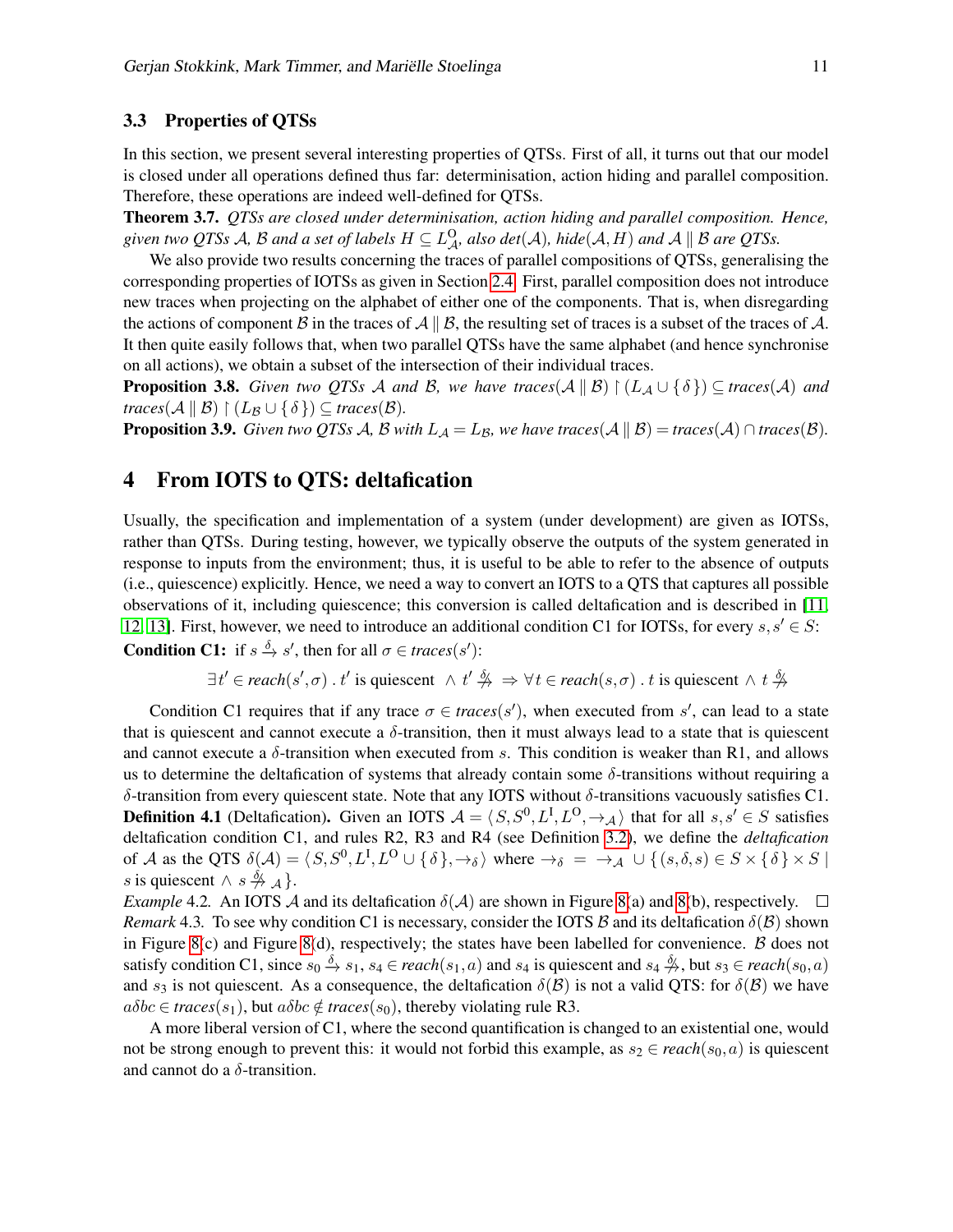

<span id="page-11-0"></span>Figure 8: Deltafications of the IOTSs A and B.

### 4.1 Validity of deltafication

Now, we present several interesting properties regarding the deltafication of IOTSs and QTSs. First, we show that deltafication indeed yields a valid QTS, and that it is idempotent.

<span id="page-11-1"></span>Lemma 4.4. *Given an IOTS* A *that satisfies condition C1 and rules R2, R3 and R4,* δ(A) *is a QTS.*

Proposition 4.5. *Deltafication is idempotent, i.e., given an IOTS* A *that satisfies condition C1 and rules R2, R3 and R4, we have*  $\delta(\delta(\mathcal{A})) = \delta(\mathcal{A})$ *.* 

Any IOTS  $\mathcal A$  with  $\delta \notin L_{\mathcal A}$  vacuously satisfies condition C1 and rules R2, R3 and R4. Therefore, the following theorem follows directly from Lemma [4.4.](#page-11-1)

**Theorem 4.6.** *Given an IOTS A such that*  $\delta \notin L_{\mathcal{A}}$ ,  $\delta(\mathcal{A})$  *is a QTS.* 

By Definition [3.2,](#page-7-1) QTSs are IOTSs that satisfy rules R1, R2, R3 and R4. Since every state  $s$  in a QTS enables at least one output action or  $\delta$  (due to rule R1), it never occurs that s is quiescent and does not enable a  $\delta$ -transition, and hence every QTS satisfies condition C1 vacuously.

By Lemma [4.4,](#page-11-1) this immediately implies the following theorem.

Theorem 4.7. *QTSs are closed under deltafication, i.e., given a QTS* A*,* δ(A) *is also a QTS.*

### 4.2 Commutativity results

In this section we investigate the commutativity of deltafication with determinisation, action hiding and parallel composition. We will show that parallel composition can safely be swapped with deltafication, but that determinisation has to precede deltafication to get sensible results. Also, we show that action hiding does not commute with deltafication.

Proposition 4.8. *Deltafication and determinisation do not commute, i.e., given an IOTS* A *that satisfies condition C1 and rules R2, R3 and R4, it is not necessarily the case that det*( $\delta(\mathcal{A}) \cong \delta(det(\mathcal{A}))$ *.* 

*Proof.* Observe the IOTS A, its determinisation  $det(A)$  and deltafication  $\delta(A)$  in Figure [9\(](#page-12-1)a,b,c). Clearly, the deltafication of the determinisation of  $A$  (i.e.,  $\delta(det(A)))$ , shown in Figure [9\(](#page-12-1)d), results in an incorrect observation automaton, as it does not model the fact that in the nondeterministic QTS  $\delta(A)$  quiescence may be observed after an initial  $a$ ? input, as required by rule R1.

Contrary to the deltafication of the determinisation of  $A$ , the determinisation of the deltafication of  $A$ (i.e.,  $det(\delta(\mathcal{A}))$ ), which is shown in Figure [9\(](#page-12-1)e), does preserve the fact that quiescence may be observed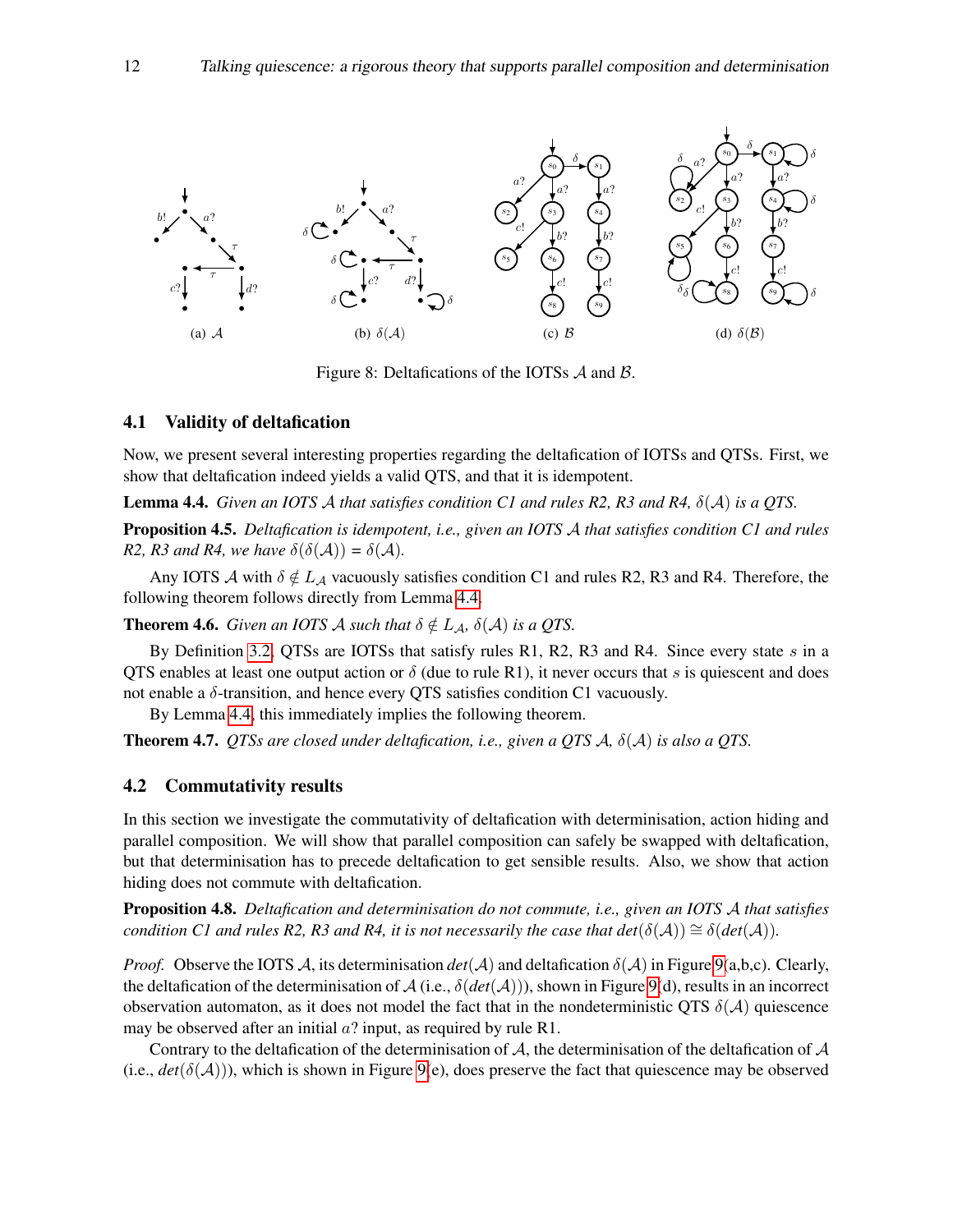

<span id="page-12-1"></span>Figure 9: The determinisation and deltafication of IOTS A do not commute.

after an initial  $a$ ? input. This shouldn't come as a surprise, since for any IOTS  $\mathcal A$  the determinisation  $det(\mathcal{A})$  is trace equivalent to the original automaton, as was observed earlier.  $\Box$ 

Thus, when transforming a nondeterministic IOTS A to a deterministic QTS, one should take care to first derive  $\delta(A)$  and afterwards determinise to obtain  $det(\delta(A))$ .

The following results show that deltafication does commute with both action hiding and parallel composition. For action hiding this is trivial. After all, hiding only renames output actions to  $\tau$  and deltafication only adds δ-loops to states that have no outgoing output transitions, no outgoing  $\tau$ -transitions and no outgoing δ-transition. Hence, they work on disjoint sets of states; commutativity is therefore immediate.

Theorem 4.9. *Deltafication and action hiding commute, i.e., given an IOTS* A *that satisfies condition C1* and rules R2, R3 and R4, and a set of labels  $H \subseteq L^Q_{\mathcal{A}}$ , we have  $\delta(hide(\mathcal{A}, H)) \cong hide(\delta(\mathcal{A}), H)$ .

Theorem 4.10. *Deltafication and parallel composition commute, i.e., given two IOTSs* A *and* B *with*  $L^{\Omega}_{\mathcal{A}} \cap L^{\Omega}_{\mathcal{B}} = \emptyset$  that satisfy condition C1 and rules R2, R3 and R4, we have  $\delta(\mathcal{A} \parallel \mathcal{B}) \cong \delta(\mathcal{A}) \parallel \delta(\mathcal{B})$ .

These results are vital, as they allow great modelling flexibility. After all, hiding and parallel composition are often already applied to the IOTSs that describe a specification and its implementation. We now showed that this yields the same QTSs as in case these operations are applied after deltafication.

# <span id="page-12-0"></span>5 Application to testing

Our main motivation for introducing and studying the QTS model was to enable a clean theoretical framework for model-based testing. In this section, we illustrate how the model can be incorporated in the ioco (input-output conformance) testing theory [\[13\]](#page-14-6).

## 5.1 A conformance relation based on QTSs

To interpret the results of testing, we need to know which implementations are considered correct. For this, we use a conformance relation, such as ioco, that relates specifications to implementations if and only if the latter is 'correct' with respect to the former. For ioco, this is the case if the implementation never provides an unexpected output when it is only fed inputs that are allowed according to the specification. In this setting, an unexpected absence of outputs of the implementation is also considered to be unexpected output. This can be formalised very nicely using QTSs, as they already model the expected absence of outputs by explicit  $\delta$ -transitions.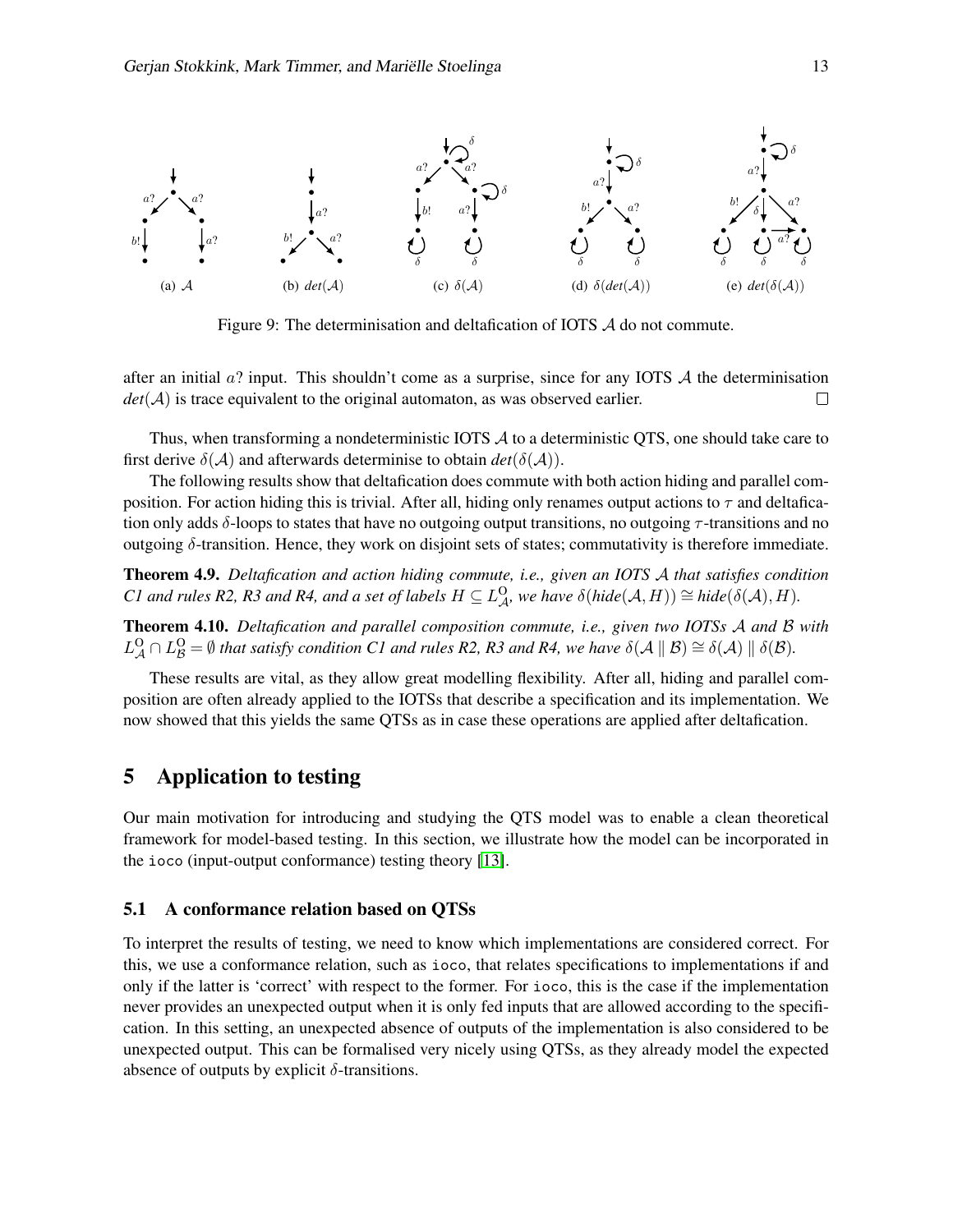

<span id="page-13-1"></span>Figure 10: A specification with two correct and two erroneous implementations.

**Definition 5.1.** Let  $\mathcal{A}_{\text{impl}},\mathcal{A}_{\text{spec}}$  be QTSs over the same alphabet  $L^{\text{O}}\cup L^{\text{I}}\cup\{\delta\}$ . Then

 $\mathcal{A}_{\text{impl}}\subseteq_{\texttt{ioco}}\mathcal{A}_{\text{spec}}$  if and only if  $\forall \sigma \in \text{traces}(\mathcal{A}_{\text{spec}})$  .  $\text{out}_{\mathcal{A}_{\text{input}}}(\sigma) \subseteq \text{out}_{\mathcal{A}_{\text{spec}}}(\sigma)$ ,

where  $out_{\mathcal{A}}(\sigma) = \{a! \in L^{\mathbf{O}} \cup \{\delta\} \mid \sigma a! \in \text{traces}(\mathcal{A})\}.$ 

Since we require all QTSs to be input-enabled, it is easy to see that ioco-conformance precisely corresponds to traditional trace inclusion over QTSs.

*Example* 5.2. Consider the specification  $A_{\text{spec}}$  given in Figure [10.](#page-13-1) It allows the initial state to either be quiescent, output an a! or output a b!. We present four implementations. The first two implementations are ioco-correct with respect to  $A_{\text{spec}}$ : although they omit some of the traces of the specification, they never provide an unexpected output after a trace that is in the specification. The third implementation is erroneous since it can provide a d! output from the initial state, while the specification does not allow this. The fourth implementation is erroneous since it is unexpectedly quiescent after the trace c?.  $\Box$ 

Note that QTSs allowed us in this example to explicitly model the fact that both quiescence and some output actions are considered correct behaviour of a system. Also, note that the unexpected quiescence of the fourth implementation is clearly marked by a  $\delta$ -transition in the QTS.

## 5.2 Testing using QTSs

Using the notion of ioco-correspondence, it is quite easy to derive test cases for QTSs. Basically, at each point in time we choose to either try to provide an input, observe the behaviour of the system or stop testing. As long as the trace we obtain in this way (including the  $\delta$ -actions) is also a trace of the specification, the implementation is correct. Due to the explicit presence of quiescence in the QTS model of the specification, it is easy to see that this straightforward way of testing precisely corresponds to checking ioco-conformance.

# <span id="page-13-0"></span>6 Conclusions and Future Work

We introduced the notion of quiescent transition systems (QTSs), explicitly modelling the absence of outputs as a first-class citizen. We provided four restrictions for QTSs, to eliminate counterintuitive behaviours. Also, we defined the common automaton operations — parallel composition, determinisation and action hiding — directly on QTSs, and showed that all of our restrictions are indeed preserved by the operations. We presented a way to obtain a QTS from a traditional input-output transition system (IOTS), even allowing the situation in which the IOTS already partially models quiescence. Finally,